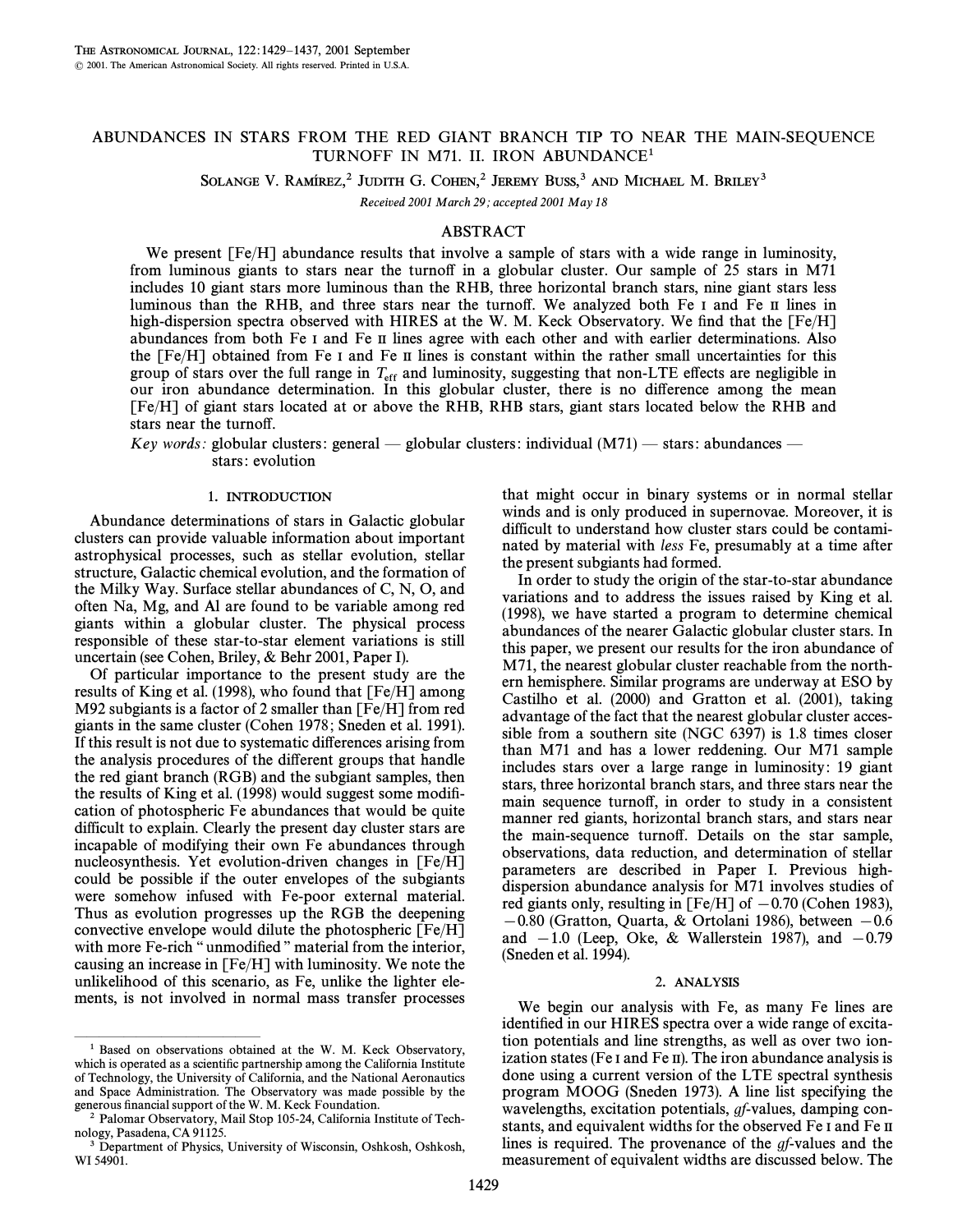damping constants for all Fe I and Fe II lines were set to twice that of the Unsöld approximation for van der Waals broadening following Holweger et al. (1991). The use of the Blackwell approximation for the damping constants gives the same result within the errors, when comparing  $[Fe/H]$ obtained with the "good-line set" of Fe I (see definition of line sets on  $\S$  2.2).

In addition, a model atmosphere for the effective temperature and surface gravity appropriate for each star and a value for the microturbulent velocity are also required. We use the grid of model atmospheres from Kurucz (1993b) with a metallicity of  $[Fe/H] = -0.5$  dex, based on earlier high-dispersion abundance analysis of M71 red giants (Cohen 1983; Gratton et al. 1986; Leep et al. 1987; Sneden et al. 1994). The final result for  $[Fe/H]$  is not sensitive to small changes in the metallicity of the model atmosphere. In particular, the error introduced by using a model with  $[Fe/H] = -0.5$  instead of  $-0.7$  dex is very small (see Tables 2 and 3). The effective temperatures and surface gravities are derived from the photometry of the stars as described in Paper I. The error in the photometric  $T_{\text{eff}}$  is 75 K for giants and 150 K for the dwarfs and the error in the photometric  $log(g)$  is 0.2 dex (Paper I). The microturbulent velocity is derived spectroscopically (see below). The stellar parameters are listed in Table 1.

#### 2.1. Transition Probabilities

Transition probabilities for the Fe I lines were obtained from several laboratory experiments, including studies of Fe I absorption lines produced by iron vapor in a carbon tube furnace (Blackwell, Petford, & Shallis 1979 ; Blackwell et al. 1982a ; Blackwell, Petford, & Simmons 1982b ; Blackwell et al. 1986) (Oxford Group), measurement of radiative lifetimes of Fe I transitions by laser induced fluorescence (O'Brian et al. 1991; Bard, Kock, & Kock 1991; Bard & Kock 1994), Fe I emission-line spectroscopy from a lowcurrent arc (May, Richter, & Wichelmann 1974), and emission lines of Fe I from a shock tube (Wolnik, Berthel, & Wares 1971). We also considered solar *gf*-values from Thévenin (1989, 1990) when needed.

We compare the  $gf$ -values obtained by the different experiments in an attempt to place them onto a common scale with respect to the results from O'Brian et al. (1991), who provided the longest list of gf-values. We considered for the comparison only the set of lines present in our data, which have a wavelength coverage roughly from 5380 to 7900 Å. We found that the values of O'Brian et al.  $(1991)$ and of the Oxford Group were on the same scale ; the mean difference in  $log(gf)$  between the two experiments is  $0.02 \pm 0.01$  for 21 lines in common. Similar results are found when considering 21 lines in common between O'Brian et al. (1991) and Bard et al. (1991) (see also Bard  $\&$ Kock 1994), where the mean difference in  $log(qf)$  is  $0.02 \pm 0.04$ . Considering 34 lines in common between O'Brian et al. (1991) and May et al. (1974), the mean difference in  $\log(qf)$  is 0.03  $\pm$  0.03. When comparing the 14 lines in common between O'Brian et al. (1991) and Wolnik et al. (1971) we found a mean difference in  $log(qf)$  of  $-0.07\pm 0.02$ . We also compared the results from O'Brian et al.  $(1991)$  with solar gf-values obtained by Thévenin (1989, 1990). We found that the mean difference in  $\log(qf)$  is  $+0.05\pm 0.02$  when comparing 68 lines in common between these latest works. Similar offsets are found by Lambert et al. (1996).

The *gf*-values for our Fe I lines were taken when possible from laboratory data in the following order of priority : from O'Brian et al. (1991), from the Oxford Group, from May et al. (1974), and from Wolnik et al. (1971) corrected by  $-0.07$  dex. In the cases where no laboratory data were available, we used solar  $gf$ -values from Thévenin (1989, 1990) corrected by  $+0.05$  dex.

Transition probabilities for the Fe II lines were taken from the solar analysis of Blackwell, Shallis, & Simmons  $(1980)$ , Biémont et al.  $(1991)$ , and from the semiempirical calculations of Kurucz (1993b). While restricting ourselves to lines present in our spectra, we compared the gf-values from Blackwell et al. (1980) and Kurucz (1993b) with the study of Biémont et al. (1991). There are nine lines in common between Biémont et al. (1991) and Blackwell et al. (1980). The mean difference between the two in  $\log(gf)$  is  $0.14 \pm 0.02$ . A similar offset was found by Lambert et al. (1996). We found no significant difference between the results of Biémont et al. (1991) and Kurucz (1993b), since the nine lines in common result in a mean difference of  $0.03 \pm 0.02$ .

The  $gf$ -values for our Fe  $\pi$  lines were taken in the following order of priority: from Biémont et al. (1991), from Blackwell et al. (1980) corrected by 0.14 dex, and from Kurucz (1993b).

## 2.2. Measurement of Equivalent W idths

Our sample contains many stars observed in multiple orders, with many detectable absorption features in these high signal-to-noise ratio spectra. For example, in the coolest M71 star in our sample, M71-1-45, 1407 absorption lines have been identified. A FORTRAN code to automatically search for absorption features and measure their equivalent width  $(W_{\lambda})$ , EWDET, was developed for this project. The code is available upon request to S V B project. The code is available upon request to S. V. R. EWDET determines the continuum location of the HIRES spectra by fitting a curve to the spectra, performing several iterations of point rejection above and below sigma levels given by the user. Then EWDET identifies lines above the noise level defined by a factor of 2 of the continuum rms dispersion. Each of the identified lines is fit by a Gaussian profile and then the  $W_{\lambda}$  are computed by the integration of the fitted Gaussian. The error in  $W_{\lambda}$  is computed by adding quadratically the error at each point of integration,  $\sigma_i$ , times  $t$  the step of the integration. The error at each point of integration is given by

given by  
\n
$$
\sigma_i^2 = g(\lambda_i)^2 \times \left[ \frac{\sigma_P^2}{P^2} + \frac{(\lambda_i - \lambda_{\text{cen}})^2}{\sigma^4} \sigma_{\lambda_{\text{cen}}}^2 + \frac{(\lambda_i - \lambda_{\text{cen}})^4}{\sigma^6} \sigma_\sigma^2 + \sigma_{\text{cont}}^2 \right],
$$

where  $g(\lambda_i)$  is the Gaussian profile, P is the peak of the Gaussian  $\tau$  is the error in the peak of the Gaussian  $\lambda_i$  is Gaussian,  $\sigma_p$  is the error in the peak of the Gaussian,  $\lambda_{\text{cen}}$  is the error in the central wavelength of the Gaussian,  $\sigma_{\lambda_{\text{cen}}}$  is the error in the central wavelength,  $\sigma$  is the dispersion of the Gaussian,  $\sigma_{\sigma}$  is the error in the dispersion of the Gaussian, and  $\sigma_{\text{cont}}$  is the error in the continuum. The errors of the Gaussian parameters are from the covariance matrix of the Gaussian fit. The expression for the error in  $W_{\lambda}$  is deduced by propagating the errors of the Gaussian parameters and assuming that the continuum level is equal to one (see the Appendix). The fit by a Gaussian profile is reasonable even for the strongest lines we use, as shown in Figure 1, where the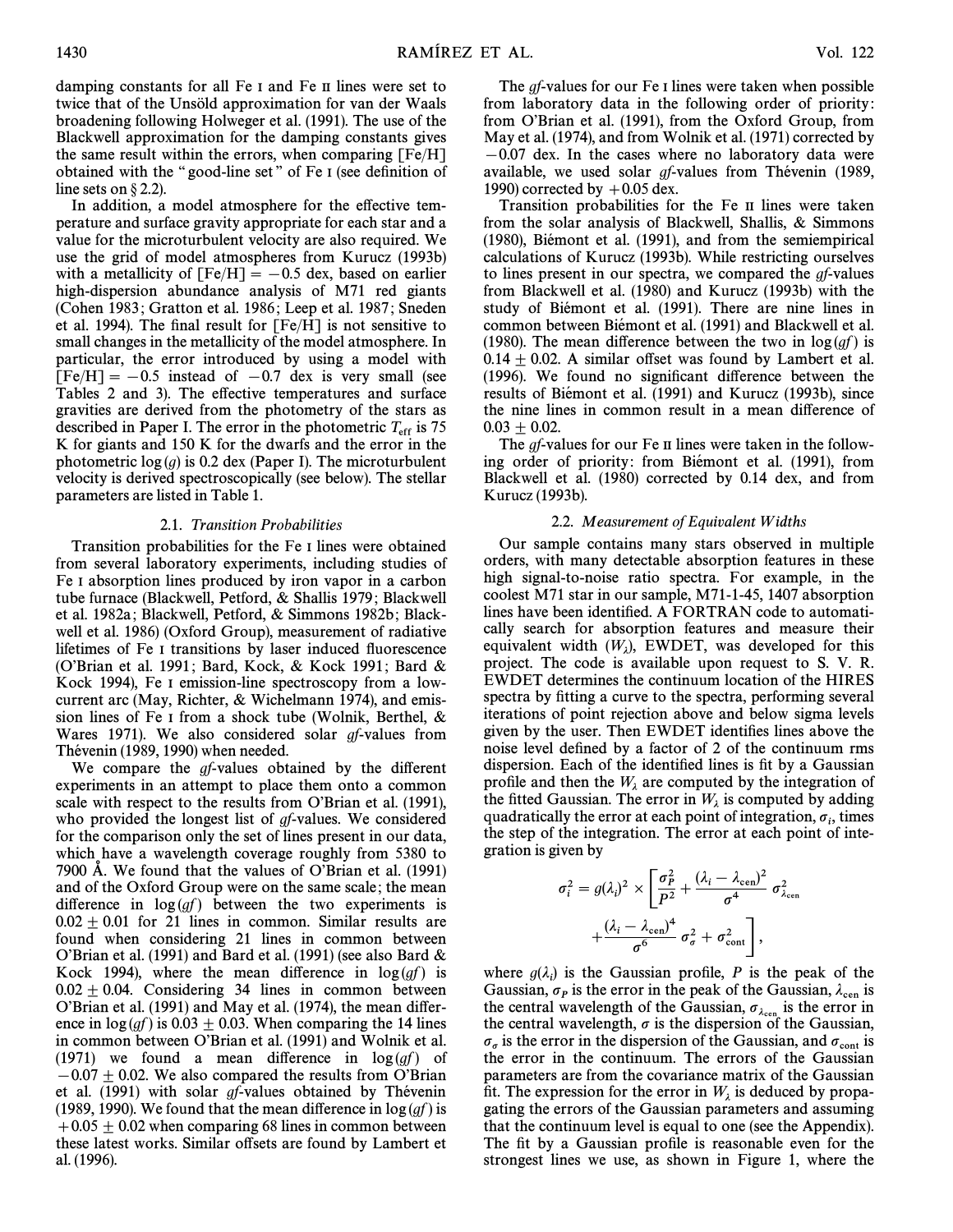TABLE 1 STELLAR PARAMETERS FOR THE M71 SAMPLE

|                        |                          |               | $\xi^{\rm b}$        |                               |                                     | $\xi^{\rm c}$        |                               |                          |                                       |                                       |
|------------------------|--------------------------|---------------|----------------------|-------------------------------|-------------------------------------|----------------------|-------------------------------|--------------------------|---------------------------------------|---------------------------------------|
| ID <sup>a</sup><br>(1) | $T_{\rm eff}$ (K)<br>(2) | log(g)<br>(3) | $(km s^{-1})$<br>(4) | $N_{\rm Fe~I}^{\rm b}$<br>(5) | $[Fe/H]_{Fe I}$ <sup>b</sup><br>(6) | $(km s^{-1})$<br>(7) | $N_{\rm Fe~I}^{\rm~c}$<br>(8) | $[Fe/H]_{Fe~I}$ °<br>(9) | $N_{\text{Fe II}}^{\text{d}}$<br>(10) | $[Fe/H]_{Fe~II}$ <sup>d</sup><br>(11) |
| $1 - 45$               | 3950                     | 0.90          | 1.48                 | 59                            | $-0.74 \pm 0.03$                    | 1.46                 | 187                           | $-0.78 \pm 0.03$         | 6                                     | $-0.61 \pm 0.11$                      |
| Ι                      | 4150                     | 1.00          | 1.00                 | 67                            | $-0.69 + 0.03$                      | 1.37                 | 186                           | $-0.76 + 0.03$           | 6                                     | $-0.88 + 0.07$                        |
| $1 - 66$               | 4250                     | 1.35          | 1.80                 | 68                            | $-0.83 + 0.03$                      | 1.32                 | 179                           | $-0.71 + 0.03$           | 6                                     | $-0.86\pm0.09$                        |
| $1 - 64$               | 4200                     | 1.35          | 1.57                 | 61                            | $-0.76 + 0.03$                      | 1.34                 | 187                           | $-0.74 + 0.03$           | 5                                     | $-0.73 \pm 0.09$                      |
| $1 - 56$               | 4525                     | 1.60          | 0.81                 | 25                            | $-0.63 + 0.04$                      | 1.19                 | 127                           | $-0.56 + 0.03$           | $\overline{\mathbf{c}}$               | $-0.83\pm0.14$                        |
| $1 - 95$               | 4550                     | 1.65          | 1.00                 | 79                            | $-0.68 \pm 0.03$                    | 1.18                 | 184                           | $-0.67 + 0.03$           | 8                                     | $-0.87 \pm 0.05$                      |
| $1 - 81$               | 4550                     | 1.75          | 1.50                 | 77                            | $-0.71 + 0.03$                      | 1.18                 | 180                           | $-0.64 + 0.03$           | 6                                     | $-1.05 + 0.05$                        |
| $1 - 1$                | 4700                     | 2.05          | 0.89                 | 55                            | $-0.62 + 0.03$                      | 1.11                 | 134                           | $-0.67 + 0.03$           | 5                                     | $-0.86 \pm 0.05$                      |
| $1 - 80^{e,f}$         | 5300                     | 2.45          | $\cdots$             | 28                            | $-0.68 \pm 0.04$ <sup>g</sup>       | 1.61                 | 71                            | $-0.69 + 0.03$           | 5                                     | $-0.92 \pm 0.05$                      |
| $1 - 87$ <sup>e</sup>  | 5300                     | 2.45          | 1.62                 | 68                            | $-0.58 \pm 0.03$                    | 1.61                 | 128                           | $-0.60\pm0.03$           | 9                                     | $-0.83\pm0.05$                        |
| $1-94^\circ$           | 5300                     | 2.45          | $\cdots$             | 42                            | $-0.78 \pm 0.03$ <sup>g</sup>       | 1.61                 | 94                            | $-0.77 + 0.03$           | 6                                     | $-0.81 \pm 0.05$                      |
| $1 - 60$               | 4900                     | 2.30          | 0.70                 | 49                            | $-0.77 \pm 0.03$                    | 1.02                 | 119                           | $-0.80 + 0.03$           | 6                                     | $-0.70 \pm 0.05$                      |
| $1 - 59$               | 4600                     | 2.30          | 1.50                 | 62                            | $-0.79 \pm 0.03$                    | 1.16                 | 141                           | $-0.78 + 0.03$           | 5                                     | $-0.70 + 0.05$                        |
| G53476_4543            | 4900                     | 2.65          | 0.83                 | 94                            | $-0.64 \pm 0.03$                    | 1.02                 | 174                           | $-0.68 + 0.03$           | 7                                     | $-0.84\pm0.05$                        |
| $2 - 160$              | 5100                     | 2.70          | 1.10                 | 68                            | $-0.59 + 0.03$                      | 0.92                 | 145                           | $-0.54 + 0.03$           | 5                                     | $-0.97 \pm 0.08$                      |
| G53447_4707            | 5175                     | 2.75          | 1.35                 | 90                            | $-0.62 \pm 0.03$                    | 0.89                 | 155                           | $-0.57 + 0.03$           | 7                                     | $-0.86 \pm 0.05$                      |
| G53445_4647            | 5050                     | 2.85          | 0.54                 | 50                            | $-0.54 \pm 0.03$                    | 0.95                 | 112                           | $-0.65\pm0.03$           | 6                                     | $-0.85 \pm 0.05$                      |
| G53447_4703            | 5000                     | 3.00          | 0.90                 | 62                            | $-0.72 + 0.03$                      | 0.97                 | 125                           | $-0.77 + 0.03$           | 4                                     | $-0.80 \pm 0.05$                      |
| G53425 4612            | 5150                     | 3.15          | 1.40                 | 36                            | $-0.77 \pm 0.03$                    | 0.90                 | 80                            | $-0.73 + 0.03$           | 2 <sup>h</sup>                        | $-0.91\pm0.08$                        |
| G53477_4539            | 5150                     | 3.15          | $\cdots$             | 56                            | $-0.66 \pm 0.03$ <sup>g</sup>       | 0.90                 | 119                           | $-0.70 + 0.03$           | 5                                     | $-0.90 \pm 0.05$                      |
| G53457_4709            | 5200                     | 3.35          | 1.24                 | 58                            | $-0.78 \pm 0.03$                    | 0.88                 | 93                            | $-0.78 + 0.03$           | 5 <sup>h</sup>                        | $-0.76 \pm 0.11$                      |
| G53391_4628            | 5100                     | 3.35          | $\cdots$             | 55                            | $-0.74 + 0.03$ <sup>g</sup>         | 0.92                 | 106                           | $-0.84 \pm 0.03$         | 5                                     | $-0.81 + 0.07$                        |
| G53417_4431            | 5800                     | 4.05          | .                    | 19                            | $-0.66 \pm 0.03$ <sup>g</sup>       | 0.60                 | 38                            | $-0.68 + 0.04$           | 3 <sup>h</sup>                        | $-0.61 \pm 0.12$                      |
| G53392_4624            | 5800                     | 4.05          | $\ddots$             | 23                            | $-0.81 \pm 0.04$ <sup>g</sup>       | 0.60                 | 36                            | $-0.81 \pm 0.03$         | 3 <sup>h</sup>                        | $-0.66 \pm 0.08$                      |
| G53414_4435            | 5900                     | 4.15          | $\ddots$             | 5                             | $-0.82 \pm 0.12$ <sup>g</sup>       | 0.55                 | 13                            | $-0.83 + 0.04$           | 2 <sup>h</sup>                        | $-0.58\pm0.17$                        |

<sup>a</sup> Identifications are from Arp & Hartwick (1971) or are assigned based on the J2000.0 coordinates, rh rm rs.s dd dm dd becoming Grmrss\_dmdd.

**b** Set of weak Fe I lines.

c Set of all good Fe I lines.

<sup>d</sup> Set of all good Fe II lines.

e RHB star.

f Appears to show rotation (Paper I).

<sup>g</sup> Computed with  $\xi$  from the set of all good Fe I lines.

 $<sup>h</sup>$  Includes additional Fe II lines selected by hand.</sup>

observed line is plotted with a solid curve and its corresponding Gaussian profile fit is shown with a dashed curve.

The line list identified and measured by EWDET is then correlated to the line list with the atomic parameters to specifically identify the Fe I and Fe II lines. The detailed lists

of  $W_{\lambda}$  and gf-values will be given in the next paper.<br>The spectral resolution  $\lambda/\Delta\lambda$  of an echelle is fixed, unlike a low incidence, angle of low order grating spectrograph, where  $\Delta \lambda$  is constant, independent of  $\lambda$ . Hence a line of constant central depth D will have an equivalent width proportional to  $\lambda D$ . We construct the relationship between  $\lambda D$ and  $W_{\lambda}$  for the Fe I lines to look for possible blends and for saturation effects. The  $\lambda D$  versus  $W_{\lambda}$  relation for three stars is plotted in Figure 2; M71-I is one of the most luminous and coolest stars of our sample, M71-G53476–4543 is a medium-luminosity and temperature star, and M71- G53392\_4624 is one of the faintest and hottest stars of the sample. We fit a second-order polynomial to the  $\lambda D-W_\lambda$ relationship for each star, performing several iterations of point rejection above and below the 2  $\sigma$  level. The secondorder term is needed to account for line saturation at large  $W_{\lambda}$ , and the rejection of points is needed to eliminate<br>blanded lines. The second order fit is plotted as a solid line blended lines. The second order fit is plotted as a solid line in Figure 2, and the points considered for such a fit are shown in black.

For Fe I, we use two sets of lines. The first set, subsequently called "the weak line set," contains those Fe I lines

which are within 2  $\sigma$  levels of the  $\lambda D-W_{\lambda}$  fit, have  $W_{\lambda} < 60$ <br>m $\lambda$  and have errors less than a third of the W. This set of mÅ, and have errors less than a third of the  $W_{\lambda}$ . This set of lines produces a sample of the best weak Ee Lines with the lines produces a sample of the best weak Fe I lines with the most accurate  $W_{\lambda}$  and the abundances derived using them will have a minimal dependence on the choice of microturbulent velocity. The second set, subsequently called "the good-line set," consists of all the Fe I lines with errors less than a third of the  $W_{\lambda}$  and with  $W_{\lambda}$  computed from the fit for  $\lambda D-W_{\lambda}$  determined for each star. In future papers, the  $W_{\lambda}$  of lines of other elements will be determined in the same manner as the Fe I lines of the good-line set. This way a consistent comparison can be done among the resulting abundances without a restriction on the strength of the lines used. The weak-line set is different for each star. Actually the weak lines for the stars near the main sequence are no longer weak for the cooler stars in our sample. We compare the results from 20 lines common with 15 stars over almost the whole range in  $T_{\text{eff}}$  with the results from the weak-line set; there is no difference within the errors, nor a trend in  $T_{\rm eff}$ .

For Fe II, the  $W_{\lambda}$  of the lines are also determined using the fit to the  $\lambda D-W_{\lambda}$  relation of the Fe I lines of the good-line set. The Fe II lines follow the relationship determined from Fe I lines well, as shown in Figure 3. Additional Fe II lines, not picked up automatically, were measured by hand for the stars near the turno† and for M71-G53425–4612 and M71- G53457\_4709. The set of  $W_{\lambda}$  for the hand-selected Fe II lines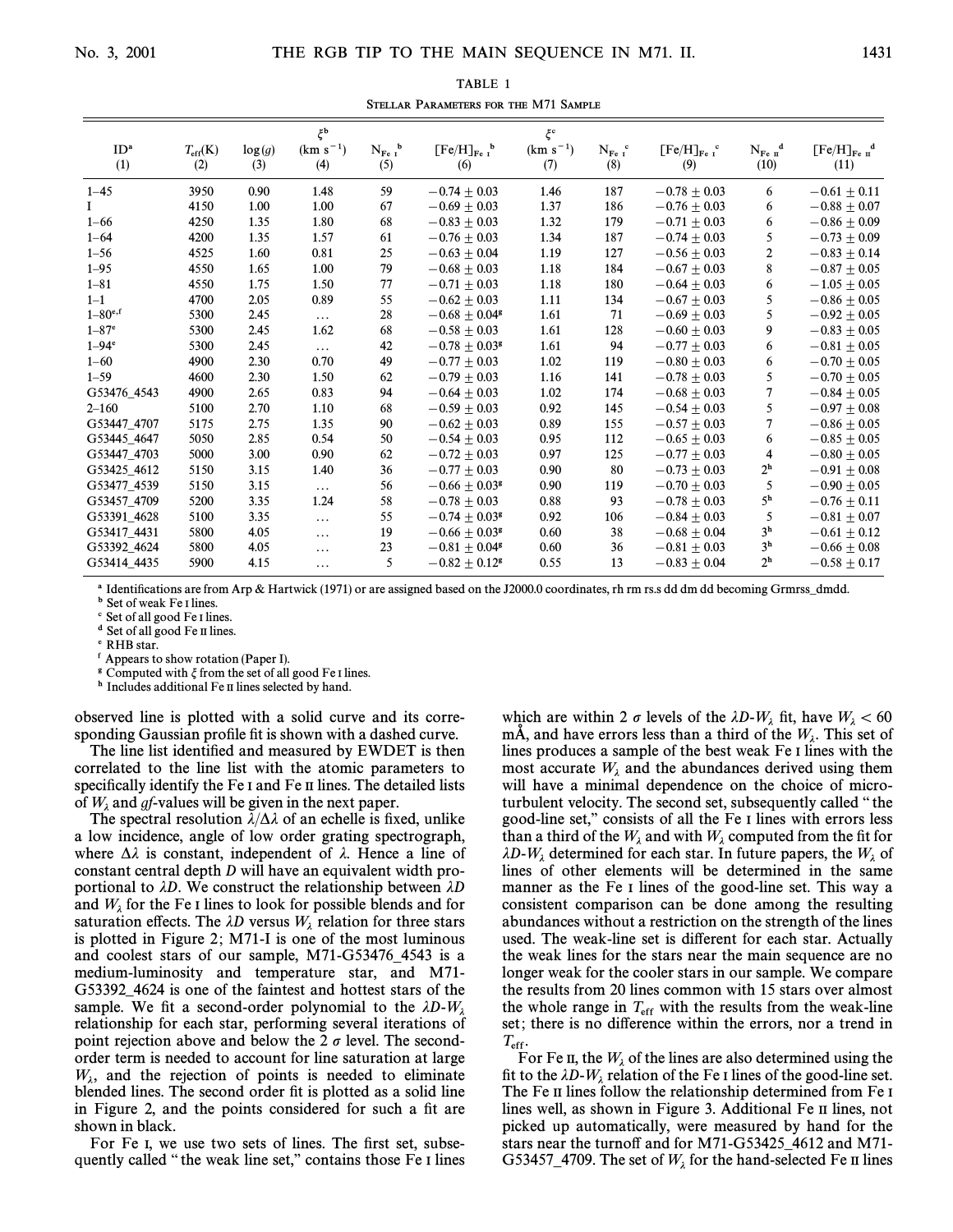

FIG. 1.—Strongest observed Fe I lines for M71-1-45. The observed lines are plotted with a solid line, and the corresponding Gaussian profile is plotted with a dashed line. The  $W_i$  of each line is indicated in the bottom left hand corner of each panel.

is computed from the  $\lambda D-W_\lambda$  relation of the Fe I lines, after determining their observed depth from the spectra.

The number of Fe I lines, for both sets of lines and the number of Fe II lines utilized in this analysis are listed in Table 1.

# 2.3. Spectroscopic Effective Temperature

The effective temperature  $(T_{\text{eff}})$  of a star can be deter-<br>need spectroscopically by requiring the abundance to be mined spectroscopically by requiring the abundance to be independent of the lower excitation potential. This technique can be applied to 20 of our stars where we have Fe I lines with enough range in lower excitation potential to do so. For the spectroscopic  $T_{\text{eff}}$  determination we are using the weak-line set of Fe I lines, because its resulting abundance and spectroscopic  $T_{\text{eff}}$  will be only weakly dependent on the choice of microturbulent velocity. We find that the spectroscopic  $T_{\text{eff}}$  is in good agreement with the photo-<br>metric  $T_{\text{eff}}$  derived in Paper I, as shown in Figure 4. The solid line in Figure 4 shows the ideal case when the spectroscopic and the photometric  $T_{\text{eff}}$  are equal. The scatter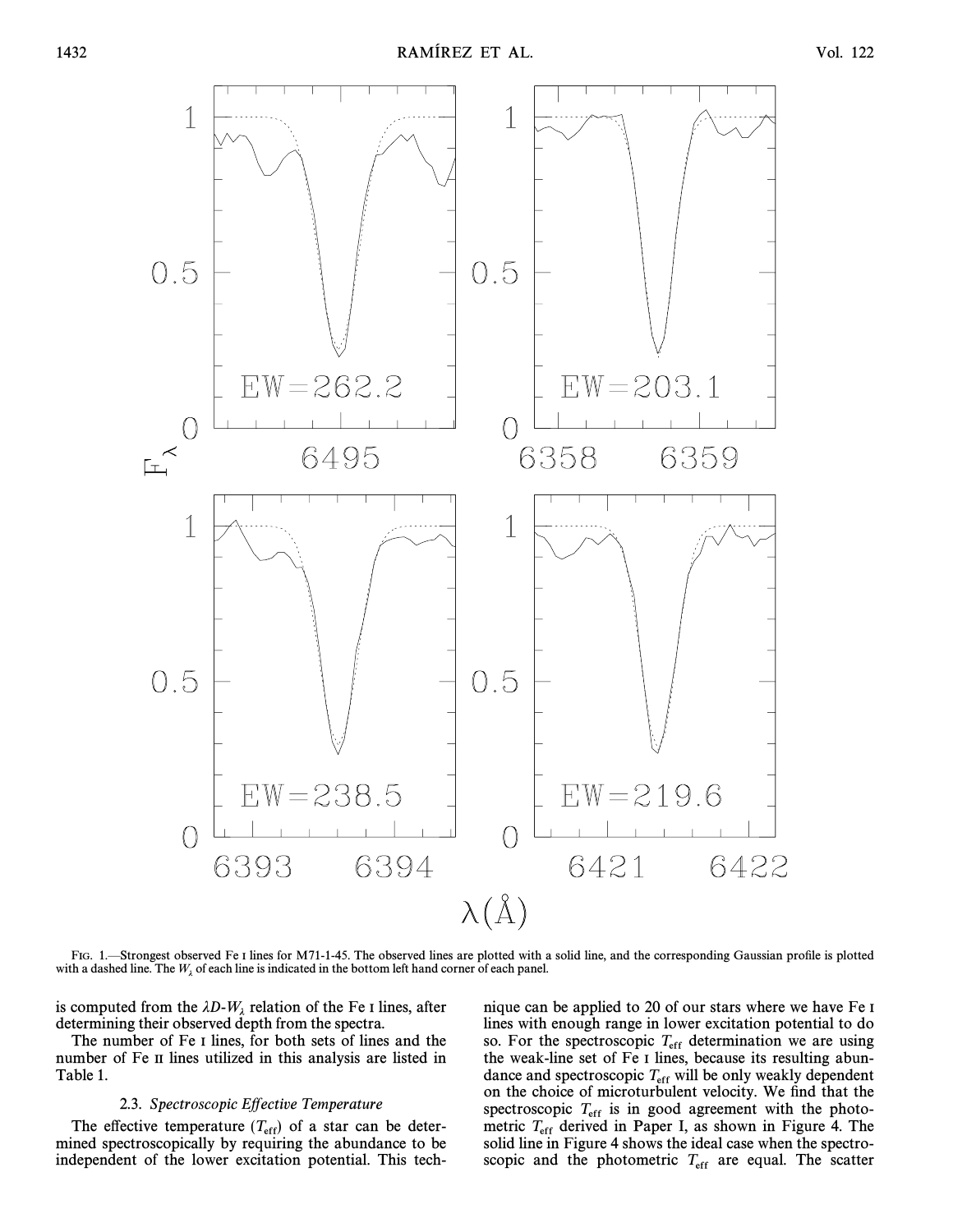

FIG. 2.—Central depth times wavelength vs.  $W_{\lambda}$  relations for M71-I (one of the most luminous and coolest stars in our sample), M71-G53476–4543 (a star of medium luminosity and temperature), and M71- G53392–4624 (one of the faintest and hottest stars in our sample). The solid curve is a second-order fit obtained after several iterations of rejection of points deviating by  $2 \sigma$  or more. The points used in the fit are shown in black.



FIG. 3.—Central depth times wavelength vs.  $W_{\lambda}$  relations for M71-I (one of the most luminous and coolest stars in our sample), M71-G53476–4543 (a star of medium luminosity and temperature), and M71- G53392–4624 (one of the faintest and hottest stars in our sample). Solid squares denote identified Fe II lines, and the solid curve is the second-order fit obtained for Fe I lines and shown in Fig. 2.



FIG. 4.—Photometric  $T_{\text{eff}}$  vs. spectroscopic  $T_{\text{eff}}$  for the M71 sample. The political spectro and spectro The solid line indicates the ideal case when the photometric and spectroscopic  $T_{\text{eff}}$  have the same value. The scatter around the solid line is about 150 K. The only RHB star for which  $T_{\text{eff}}$  can be determined spectroscopically is marked with an open circle.

around the solid line is about 150 K, which is comparable to the error of the photometric  $T_{\text{eff}}$  of 75 K for giants and of 150 K for dwarfs (Paper I), also shown in Figure 4. The scatter around the solid line is symmetric, not above or below, indicating the lack of systematic effects with the photometric temperatures.

## 2.4. Microturbulent Velocity

The microturbulent velocity  $(\xi)$  of a star can be determined spectroscopically by requiring the abundance to be independent of the strength of the lines measured as the equivalent width. We apply this technique for both sets of Fe I lines. The resulting  $\xi$  and the [Fe/H] computed with it



FIG. 5.—Difference between [Fe/H] computed with the derived  $\xi$  for the set of weak Fe I lines and with  $\xi$  from the set of all good Fe I lines plotted with respect to  $T_{\text{eff}}$ . The solid line indicates equality. The only RHB  $_{\text{star}}$  for which  $\zeta$  can be determined spectroscopically is marked with an star for which  $\xi$  can be determined spectroscopically is marked with an open circle.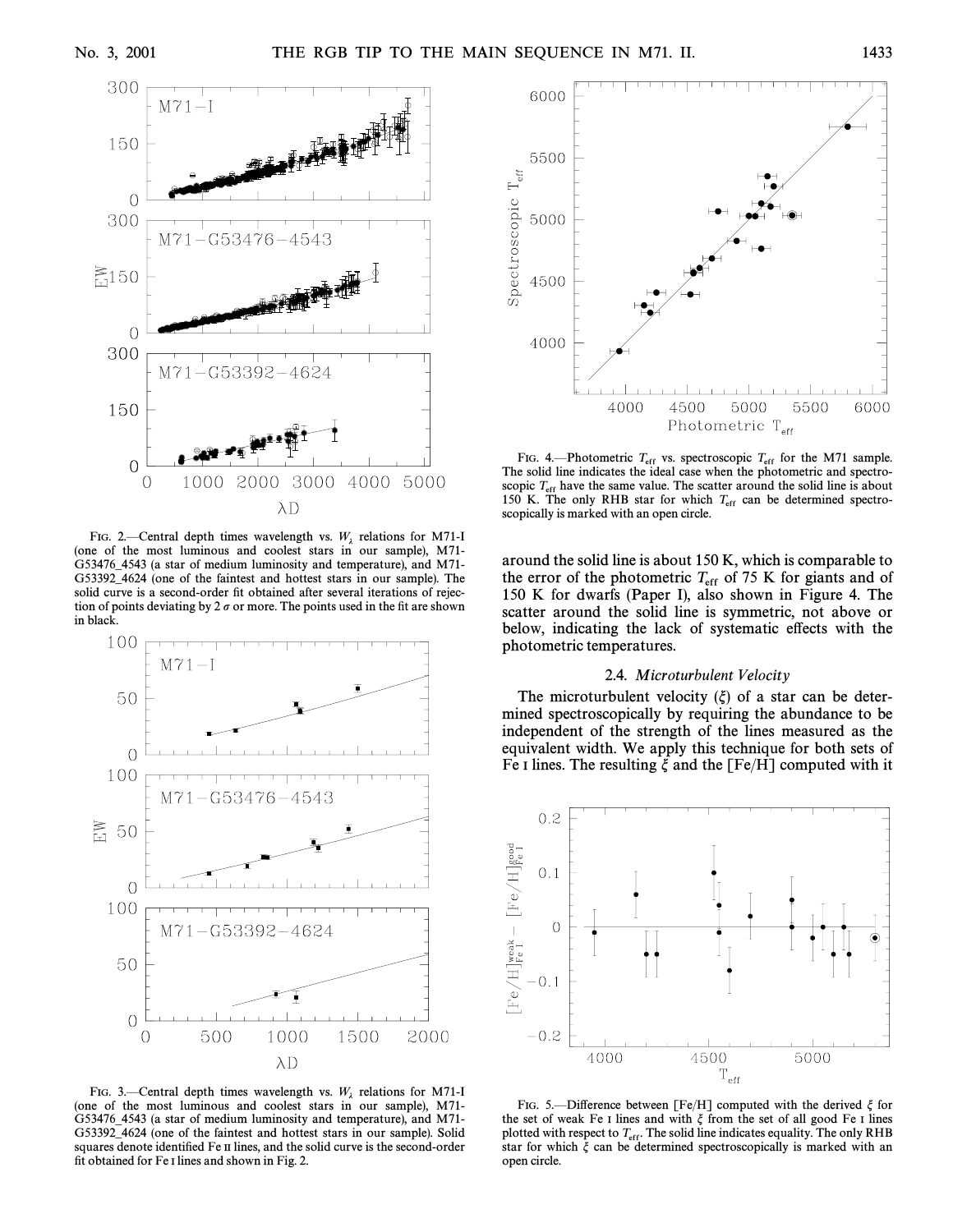

FIG.  $6-\xi$  determined for the set of all good Fe I lines shown as a function of  $T_{\text{eff}}$ . The solid line is the linear fit weighted by the errors. The  $P_{\text{HR}}$  stars are excluded from the fit and are marked with circles. The RHB stars are excluded from the fit and are marked with circles. The scatter around the solid line is about 0.2 km  $s^{-1}$ .

for the weak-line set of Fe I lines are listed in Table 1. Only 18 of our stars have enough weak Fe I lines to derive  $\xi$ spectroscopically. We also compute  $\xi$  using all the good Fe I lines for 20 of our stars. The difference of the resulting [Fe/H] computed with the derived  $\zeta$  for the two set of lines is plotted with respect to  $T_{\text{eff}}$  in Figure 5. The mean difference is  $-0.004 \pm 0.011$ ; hence, as expected, the [Fe/H] results from both sets of lines show a very good agreement.

The relationship between  $\xi$  determined for the set of all good Fe I lines and the photometric  $T_{\text{eff}}$  is shown in Figure 6. The solid line corresponds to a linear least-squares fit of the data, excluding the red horizontal branch (RHB) stars, marked with circles. The best-fit line is given by

$$
\xi = 3.30-4.66 \times 10^{-4} \times T_{\rm eff} \ .
$$

The scatter around the solid line is about 0.2 km  $s^{-1}$ , which is a reasonable estimation of the error in  $\xi$ . For the rest of the analysis, we will use the set of all the good Fe I and Fe II lines, with  $\xi$  computed from the  $\xi$ - $T_{\text{eff}}$  fit. For the RHB stars we use a value of 1.61 km  $s^{-1}$ , which corresponds to the mean value determined for the three RHB stars. The microturbulent velocity used for our stars is listed in Table 1.

### 3. RESULTS

Given the stellar parameters from Table 1, we determined the iron abundance using the equivalent widths of all the good Fe I and Fe II lines identified in the HIRES spectra. We employ the grid of stellar atmospheres from Kurucz (1993b) to compute the iron abundance using the four stellar atmosphere models with the closest  $T_{\text{eff}}$  and log (g) to each star's parameters. The [Fe/H] listed in Table 1 is an interpolation of the results from the closest stellar model atmospheres to the appropriate  $T_{\text{eff}}$  and  $\log(g)$  for each star.

# 3.1. [Fe/H] from Fe I lines

The results of [Fe/H] from Fe I lines are listed in column (9) of Table 1 and plotted against the photometric  $T_{\text{eff}}$  in Figure 7 (top).  $T_{\text{eff}}$  is used for the x-axis as a convenient parameter for characterizing the position of the stars in the color-magnitude diagram as it also ranks the stars in lumi-



FIG. 7.  $[Fe/H]$  from Fe I (top) and Fe II (bottom) against photometric  $T_{\text{eff}}$ . The solid lines are linear fits weighted by the errors. In both cases  $[Fe/H]$  shows no dependence with  $T_{\text{eff}}$ . The dashed lines indicate the mean TEA/H with their respective error plotted as an error bar at 3025 K. Note [Fe/H] with their respective error plotted as an error bar at 3925 K. Note that  $\langle [Fe/H]_{FeI} \rangle = -0.71 \pm 0.08$  and  $\langle [Fe/H]_{FeII} \rangle = -0.84 \pm 0.12$ . The RHB stars are marked with a open circles RHB stars are marked with a open circles.

nosity (except for the RHB stars). The errors listed in Table 1 correspond to the larger of the statistical uncertainty, given by the standard deviation of the iron abundance from different lines divided by the square root of the number of lines, or a minimum value of 0.03 dex. These errors are lower limits to the actual uncertainties in the abundances, since they do not include uncertainties due to the stellar parameters nor any systematic e†ects that might be present. We estimate the sensitivity of [Fe/H] derived from Fe I lines with respect to the stellar parameters in three cases 4250/ 1.0/1.0, 5000/2.5/1.0, and 5500/4.0/1.0, where the three numbers correspond to  $T_{\text{eff}}/\log(g)/\xi$ . The results are listed<br>in Toble 2, where the range adopted for each parameter is in Table 2, where the range adopted for each parameter is representative of its uncertainty. Our determination of [Fe/H] from Fe I lines is most sensitive to errors in  $T_{\text{eff}}$ ,<br>which is less than  $\approx 0.1 \text{ dex}$  for  $\Delta T$ , of  $\pm 100 \text{ K}$  and have a which is less than  $\sim$  0.1 dex for  $\Delta T_{\rm eff}$  of  $\pm$  100 K and have a minimal sensitivity on the choice of metallicity of the model

TABLE 2

SENSITIVITY OF  $\mathrm{[Fe/H]}_{\mathrm{Fe}\,\textsc{i}}$  on Stellar Parameters

| $T_{\rm eff}/\log{(q)}/\xi$ | $\Delta T_{\rm eff}$<br>$(+100 K)$ | $\Delta \log(q)$ | Δξ<br>$(+0.2 \text{ dex})$ $(+0.2 \text{ km s}^{-1})$ | $\Delta$ [Fe/H]<br>$(+0.2 \text{ dex})$ |
|-----------------------------|------------------------------------|------------------|-------------------------------------------------------|-----------------------------------------|
| $4250/1.0/1.0\dots$         | $+0.04$                            | $+0.02$          | $-0.08^{\rm a}$                                       | $-0.03$                                 |
| $5000/2.5/1.0\dots$         | $+0.09$                            | $+0.01$          | $-0.06^{\rm a}$                                       | $-0.01$                                 |
| $5500/4.0/1.0\dots$         | $+0.08$                            | $+0.02$          | $-0.03^{\rm a}$                                       | $-0.01$                                 |

a This is for the set of good Fe I lines. It is smaller by a factor of 3 for the set of weak Fe I lines.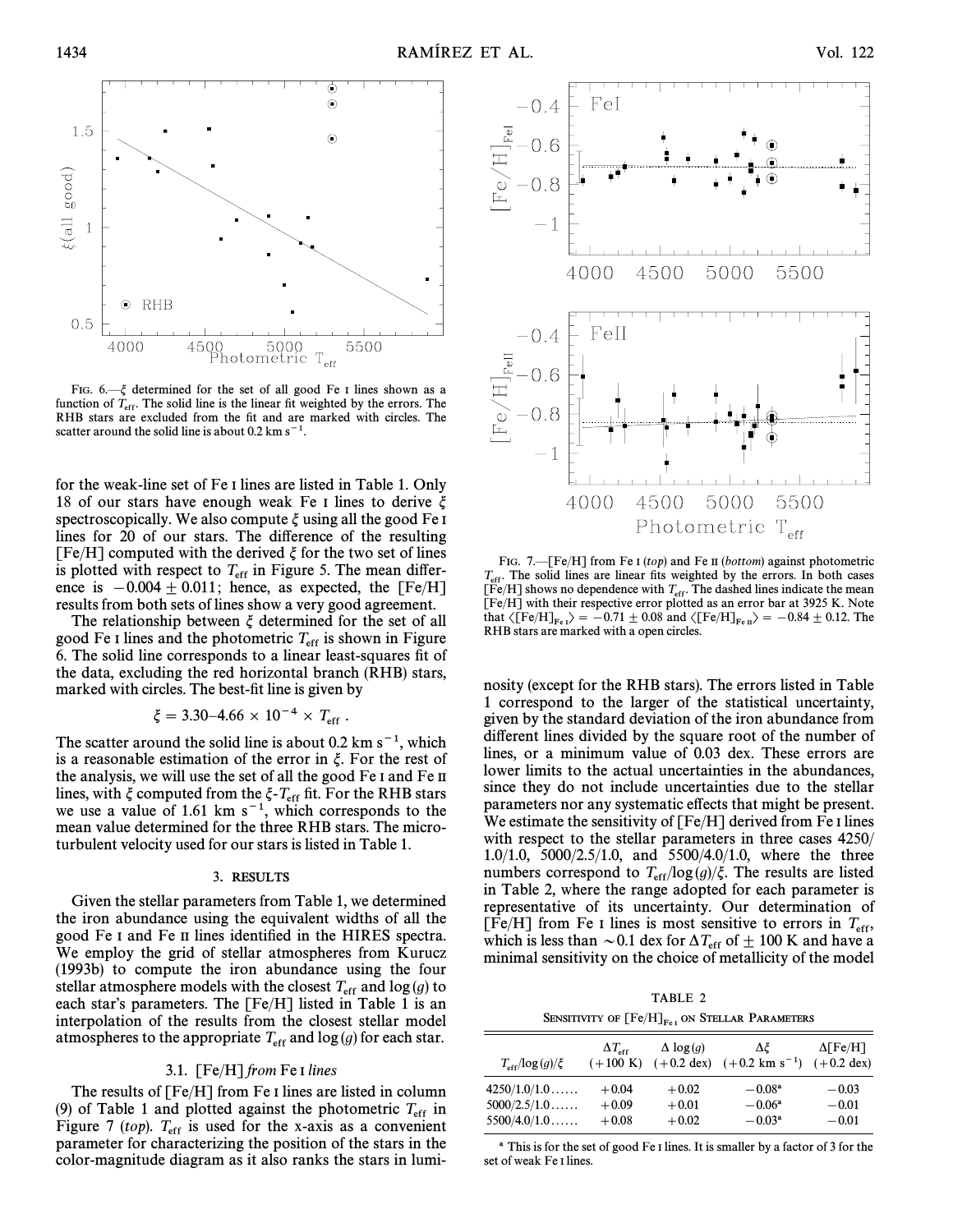TABLE 3 SENSITIVITY OF  $[Fe/H]_{Fe\;H}$  on Stellar Parameters

| $T_{\rm eff}/\log(g)/\xi$ | $\Delta T_{\rm eff}$ | $\Delta \log(q)$     | Δξ                         | $\Delta$ [Fe/H]      |
|---------------------------|----------------------|----------------------|----------------------------|----------------------|
|                           | $(+100 K)$           | $(+0.2 \text{ dex})$ | $(+0.2 \text{ km s}^{-1})$ | $(+0.2 \text{ dex})$ |
| $4250/1.0/1.0 \ldots$     | $-0.12$              | $+0.11$              | $-0.04$                    | $-0.07$              |
| 5000/2.5/1.0              | $-0.02$              | $+0.09$              | $-0.03$                    | $-0.04$              |
| $5500/4.0/1.0\dots$       | $-0.03$              | $+0.08$              | $-0.02$                    | $-0.03$              |

atmosphere grid for plausible changes in [Fe/H]  $(\pm 0.2)$ dex).

The solid line shown in Figure 7  $(top)$  is a linear fit weighted by the errors of  $[Fe/H]$  versus  $T_{eff}$ . The slope of the fit is  $(-0.8 \pm 3.6) \times 10^{-5}$  dex K<sup>-1</sup>, which is consistent with [Fe/H] being constant, independent of  $T_{\text{eff}}$  (i.e., of luminosity or equivalently position in the color-magnitude diagram). We divide our sample in four groups of stars: giant stars at or above the RHB, stars on the RHB, giant stars below the RHB, and stars near the turnoff. The mean [Fe/H] for each group is listed on Table 4. We found no significant difference in the mean  $[Fe/H]$  obtained from Fe I lines among the defined groups of stars.

The mean [Fe/H] weighted by the errors of all 25 stars is  $(-0.71 \pm 0.08)$ , in very good agreement with earlier determinations (Cohen 1983; Gratton et al. 1986; Leep et al. 1987; Sneden et al. 1994).

### 3.2. [Fe/H] from Fe II lines

The determinations of  $[Fe/H]$  from Fe  $\pi$  lines are listed in column (11) of Table 1 and plotted against the photo-



FIG. 8.—Difference between  $[Fe/H]$  from Fe I and Fe II against  $T_{\text{eff}}$ . The solid line, which is nearly flat, is a linear fit weighted by the errors. The dashed line indicates the mean difference with its respective error plotted as an error bar at 3925 K. Note that the mean difference is  $-0.13 \pm 0.18$ . The RHB stars are marked with a open circles.

metric  $T_{\rm eff}$  in Figure 7 (*bottom*). The errors listed in Table 1 correspond to the statistical uncertainty or a value of 0.05 dex, whichever is larger. We estimate the sensitivity of [Fe/H] derived from Fe II lines with respect to the stellar parameters in the same manner as the sensitivity of  $[Fe/H]$ from Fe I lines. The results are listed in Table 3, where the range adopted for each parameter is representative of its uncertainty. We see a stronger sensitivity on the stellar parameters from the Fe II lines than from the Fe I lines. The [Fe/H] determination from Fe II lines is most sensitive to the systematic error (note that the internal uncertainty in  $log(g)$  is  $\leq 0.1$  dex) in  $log(g)$ , as well as to  $T_{\rm eff}$  among the coolest M71 giants. The sensitivity on the choice of metallicity of the model atmosphere grid is small for reasonable changes in metallicity.

The solid line shown in Figure  $7$  (bottom) is a linear fit weighted by the errors of  $[Fe/H]$  versus  $T_{eff}$ . The slope of the fit is  $(1.31 + 5.2) \times 10^{-5}$  dex K<sup>-1</sup> which is consistent the fit is  $(+3.1 \pm 5.2) \times 10^{-5}$  dex K<sup>-1</sup>, which is consistent with  $[Fe/H]$  being constant, independent of  $T_{\text{eff}}$ . We found that there is no significant difference in the mean  $[Fe/H]$ that there is no significant difference in the mean  $[Fe/H]$ obtained from Fe II among stars from different luminosity groups, listed in Table 4. The mean [Fe/H] weighted by the errors is  $-0.84 \pm 0.12$ , in very good agreement with our result from Fe I lines and earlier determinations (Cohen 1983; Gratton et al. 1986; Leep et al. 1987; Sneden et al. 1994).

## 3.3. Non-LTE Effects

The iron abundance could be affected by departures from LTE. The main non-LTE (NLTE) effect in late-type stars is caused by overionization of electron donor metals by ultraviolet radiation (Auman & Woodrow 1975). Recently, Gratton et al. (1999) and Thévenin & Idiart (1999) studied NLTE effects in Fe abundances in metal-poor late-type stars. Gratton et al. (1999) found that NLTE corrections for Fe lines are very small in dwarfs of any  $T_{\text{eff}}$ , and only small<br>corrections ( $\angle$ 0.1 dex) are expected for stars on the red corrections  $( $0.1$  dex) are expected for stars on the red$ giant branch. Thévenin & Idiart (1999) found that NLTE corrections become less important as [Fe/H] increases, being less than 0.1 dex for stars with  $[Fe/H] > -0.75$  dex, and that ionized lines are not significantly affected by NLTE.

One way to explore possible NLTE effects present in our data is by comparing the results from Fe I and Fe II lines. The difference between  $[Fe/H]$  from Fe II and Fe I lines is plotted in Figure 8 against  $T_{\text{eff}}$ . The solid line is a linear fit weighted by the errors. The slope of the fit is  $(+2.0 \pm 8.2) \times 10^{-5}$  dex K<sup>-1</sup>, which is nearly flat. The mean difference is  $-0.13 \pm 0.18$ . We conclude that NLTE effects are negligible in our iron abundance determination, as expected from results of earlier studies (Gratton et al. 1999; Thévenin & Idiart 1999).

TABLE 4 [Fe/H] FOR EACH GROUP OF STARS

| Star Group                                                                                           | $\langle V \rangle$              | $N_{\text{stare}}$ | $\langle$ [Fe/H] <sub>Ee</sub> ,                                     | $\langle$ [Fe/H] <sub>Ee, n</sub> $\rangle$                          |
|------------------------------------------------------------------------------------------------------|----------------------------------|--------------------|----------------------------------------------------------------------|----------------------------------------------------------------------|
| $RGB$ at or above $RHB$<br>RHB<br>$RGH$ below $RHB$<br>Near TO $\dots\dots\dots\dots\dots\dots\dots$ | 13.46<br>14.50<br>15.92<br>17.76 | 10<br>3<br>9<br>3  | $-0.71 + 0.07$<br>$-0.68 + 0.07$<br>$-0.69 + 0.09$<br>$-0.78 + 0.06$ | $-0.83 + 0.12$<br>$-0.86 + 0.05$<br>$-0.85 + 0.06$<br>$-0.64 + 0.13$ |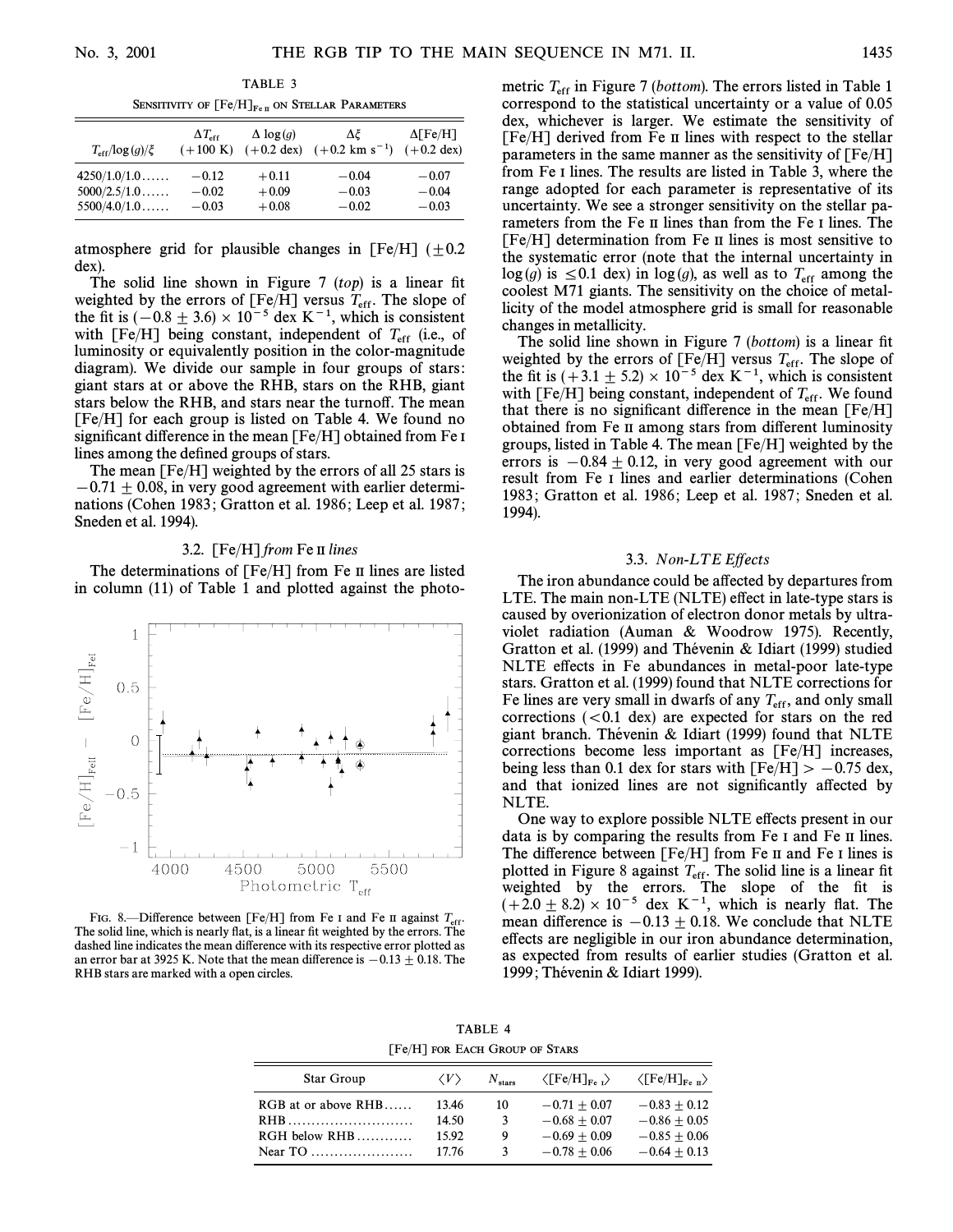### 4. DISCUSSION

Our [Fe/H] abundance results involve a wide luminosity sample of stars, which includes at the same time stars from luminous giants to stars near the turnoff. We find that the  $[Fe/H]$  abundance, from both Fe I and Fe II lines, is independent of  $T_{\text{eff}}$  and equivalently luminosity.

Our result is in agreement with the work of Gratton et al. (2001). They present abundances from high-dispersion spectra from the VLT of stars in NGC 6397 and NGC 6752. They found that the [Fe/H] obtained for stars at the base of the subgiant branch agrees within a few percent with the  $[Fe/H]$  obtained for stars at the main sequence turnoff and further compare this value with analysis of the RGB stars in this cluster by other groups. Note that the luminosity range of the sample presented in our work is several orders of magnitude wider than the luminosity range of Gratton et al.'s  $(2001)$  sample.

Our results, and those of Gratton et al. (2001), appear to be in disagreement with inhomogeneities in [Fe/H] found earlier by King et al. (1998). They obtained  $[Fe/H] =$  $-2.52$  dex for a sample of subgiant stars in M92, which is a factor of 2 smaller than [Fe/H] measurements using red giants in the same cluster (Cohen 1978 ; Sneden et al. 1991). King et al. (1998) compare their result for the M92 subgiants with analysis of RBG stars by other groups, who may have determined the stellar parameters and performed the abundance determinations in a different way. This possible difference in the analysis of the giant and subgiant sample may account for the difference in  $[Fe/H]$  found by King et al. (1998), or perhaps the determination of the stellar parameters by King et al. (1998) is flawed. Our result, on the other hand, is robust, because we have determined both the stellar parameters and the Fe abundance in a homogeneous and consistent manner for all our stars.

Gratton et al. (2001) also found that NGC 6397 is homogeneous in both O and Fe, while an O-Na anticorrelation is present among unevolved stars in NGC 6752, which is very difficult to explain by the deep mixing scenario. Lines from many additional species, including O, Na, Mg, Ti, and Sc among others, are observed in our HIRES spectra. We plan to present additional information in the matter of light, iron-peak, and heavy elements in the near future.

## 5. CONCLUSIONS

We present results of a high-dispersion analysis of Fe I and Fe II lines to obtain [Fe/H] for 25 members of the Galactic globular cluster M71. Our sample of stars includes 19 giant stars, three horizontal branch stars, and three stars near the turno†. Our conclusions are summarized as follows :

1. The [Fe/H] obtained from Fe I lines agrees very well with the  $[Fe/H]$  obtained from Fe II lines.

2. The mean  $[Fe/H]$  obtained from Fe I and Fe II lines of all 25 stars is in good agreement with earlier determinations.

3. The  $[Fe/H]$  obtained from both Fe I and Fe II lines is independent of  $T_{\text{eff}}$  and equivalently luminosity.

4. No difference is found among the mean  $[Fe/H]$  from giant stars located at or above the RHB, RHB stars, giant stars located below the RHB, and stars near the mainsequence turnoff.

In the near future, we will present the result from the analysis now underway of additional elements.

The entire Keck/HIRES and LRIS user community owes a huge debt to Jerry Nelson, Gerry Smith, Steve Vogt, Bev Oke, and many other people who have worked to make the Keck telescope and HIRES and LRIS a reality and to operate and maintain the Keck Observatory. We are grateful to the W. M. Keck Foundation for the vision to fund the construction of the W. M. Keck Observatory. We thank R. Gratton for providing a detailed description of his automatic equivalent width measuring program and R. Pogge for providing the Gaussian profile–fitting routine. Partial support to M. M. B. was provided by a Theodore Dunham, Jr., grant for research in astronomy and by the National Science Foundation under grant AST 96-24680 to M. M. B. and grant AST 98-19614 to J. G. C.

# APPENDIX A

## ERRORS IN THE EQUIVALENT WIDTHS

The equivalent width of a line is defined as

$$
W_{\lambda} = \int \frac{g(\lambda)}{\text{cont}(\lambda)} d\lambda = \sum_{i} \frac{g(\lambda_{i})}{\text{cont}(\lambda_{i})} \Delta \lambda ,
$$

where,  $g(\lambda)$  is the flux of the spectrum, cont( $\lambda$ ) is the continuum level, and  $\Delta\lambda$  is the step that can be made arbitrarily small to better approximate the integral. In this case,  $g(\lambda)$  is the Gaussian profile of the line, given by

$$
g(\lambda) = P \times \exp \left[ \frac{-(\lambda - \lambda_{\rm cen})^2}{2\sigma^2} \right],
$$

where P is the peak of the Gaussian,  $\lambda_{\text{cen}}$  is the central wavelength, and  $\sigma$  is the dispersion of the Gaussian.<br>If the equivalent width is computed through out the summation, then the error in the equivalent width <sup>w</sup> quadratic summation of the errors in the individual points times the step

$$
\sigma_{W_{\lambda}}^2 = \sum_i (\sigma_i \times \Delta \lambda)^2 ,
$$